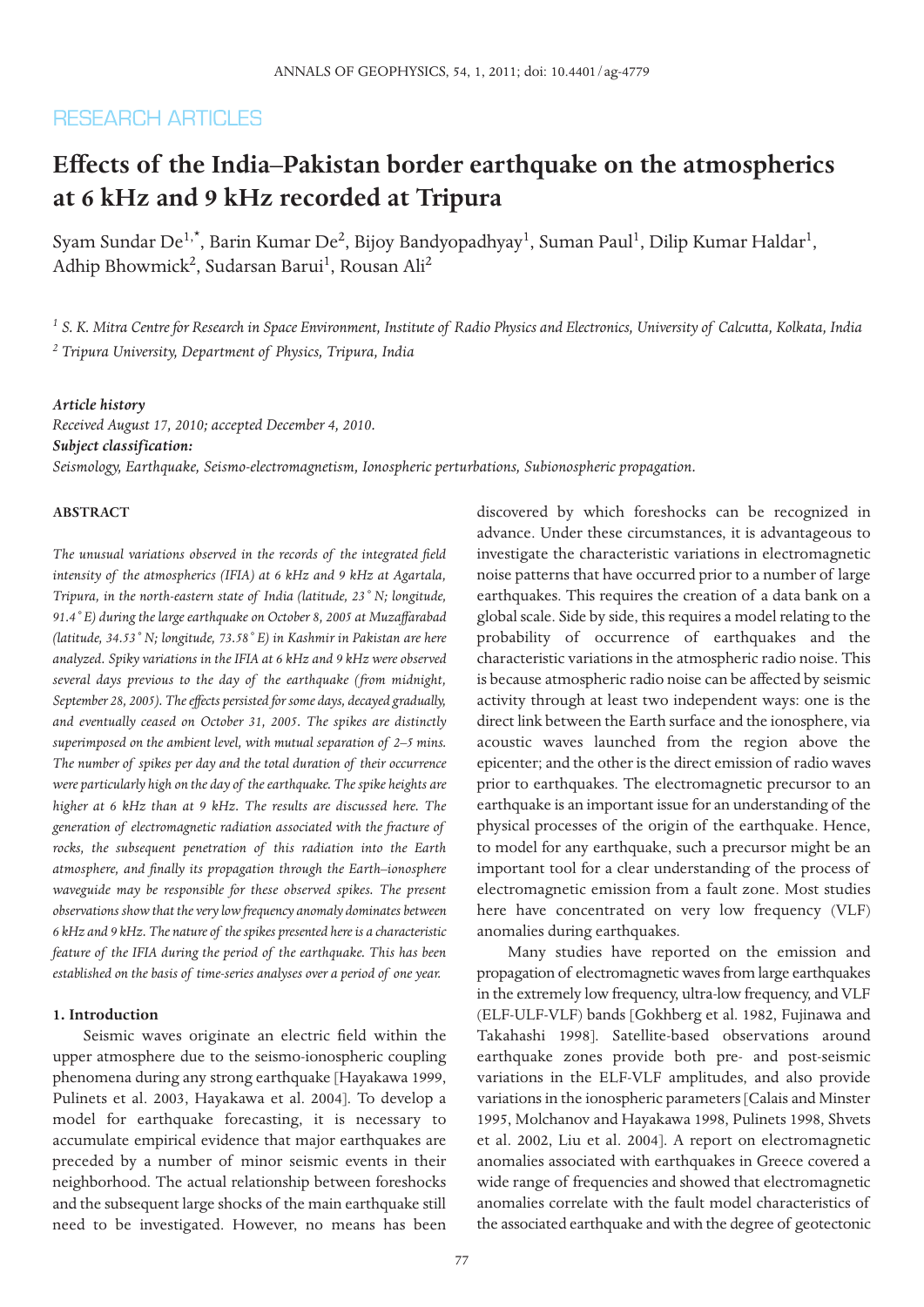

**Figure 1.** The positions of the various faults in the north-west Himalayas.

heterogeneity within the focal zone [Eftaxias et al. 2003].

There is no unique model that can explain electromagnetic anomalies during an earthquake. An earthquake might produce some kind of surface electric effects that might be assumed to launch electromagnetic waves. In connection with results from laboratory experiments, some studies have argued in favor of electrification due to micro-fracturing. Such accumulation of charges involves transient currents around focal areas accompanying micro-fracturing over a length of the order of that of the subsequent fracture generated by the earthquake. This is of the order of several kilometers. Considering these dimensions, the antenna theory shows that the emissions should be mainly confined to the VLF part of the electromagnetic spectrum.

In the earthquake preparation zone at the time of strong seismo-ionospheric coupling processes, underground gas discharges carry submicron aerosols with them that enhance the intensity of the electric field at the near ground due to a drop in air conductivity created by the aerosols [Krider and Roble 1986, Chmyrev et al. 1997]. Seismoelectromagnetic emissions in seismically active zones have been observed at low frequency bands prior to large earthquakes [Nagao et al. 2002]; these are different from lightning-induced and technogenic emissions. In the event of a strong earthquake, the near ground of the atmospheric layer becomes ionized and generates a strong electric field that introduces particle acceleration, thereby exciting the local plasma instabilities.

During the process of lithosphere–ionosphere coupling, the ion cluster mass and plasma concentrations vary with the size of the earthquake. As a result, the seismoelectromagnetic emissions would be expected to cover almost the whole of the ELF-ULF-VLF band. In the process, there will be increased thermal plasma noise, along with

Cerenkov radiation and Bremstrallung. This sort of plasma instability at the surface can be assumed to be simulated in dusty plasma [Kikuchi 2001].

The Himalayas extend laterally for about 2,400 km, from western Kashmir to the Indo-Barman border. The ongoing convergence between the Indian and Eurasian plates has resulted in a very high level of seismicity in this region. In this area of convergence, transpressional tectonics are also found to be operative. A large number of faults have been recognized in the north-west Himalayas of Pakistan [Armbruster et al. 1978]. These include faults of very great extent, such as the Main Mantle Thrust, the Main Boundary Thrust, and the Himalayan Frontal Thrust, as well as local faults. According to a map showing the faults [MonaLisa et al. 2006, 2007], there are at least 41 active faults in the belt of the north-west Himalayas; the positions of these are indicated in Figure 1.

The Muzaffarabad-Kashmir earthquake on October 8, 2005, was the deadliest in the history of the Indian subcontinent, and it killed more than 80,000 people. This earthquake had a strength of  $M = 7.7$  and occurred at 08:20:38, Indian Standard Time (IST) on October 8, 2005, with its epicenter at 34.53˚ N, 73.58˚ E, about 19 km northeast of Muzaffarabad and 100 km north-east of Islamabad. The depth of the epicenter of the main shock was 26 km, whereas the depths of the aftershocks were between 5 km and 20 km, among which most were at a depth of 10 km. The earthquake occurred in a rupture plane 75 km long and 35 km wide [Avouac et al. 2006, Pathier et al. 2006]. About 147 aftershocks were documented on the first day after the initial shock, one of which had a magnitude of 6.4. Twentyeight aftershocks occurred with magnitudes greater than 5 during the four days after the main shock [MonaLisa et al. 2008]. On October 19, 2005, there was a series of strong aftershocks, one with a magnitude of  $M = 5.8$ , which occurred about 65 km north-north-west of Muzaffarabad.

The outcome of some significant observations recorded by VLF receivers at Agartala (latitude, 23˚ N; longitude, 91.4˚ E) at 1 kHz, 6 kHz and 9 kHz during this India-Pakistan border earthquake that occurred on October 8, 2005, at Kashmir (in Pakistan) are reported here. The effects of the large earthquake  $(M = 7.7)$  are manifested through the occurrence of discrete spikes. A good number of spikes were first observed on September 28, 2005, and continued up to October 13, 2005. Both the number of spikes, their intensities, and their durations were found to change in a random fashion, and they reached their maximum values on the day of occurrence of the earthquakes. The spikes then decreased gradually and almost ended after October 13, 2005. The records were taken at Agartala, which is about 2,179 km away from where the earthquake occurred. Observations were taken at Agartala continuously at frequencies of 1 Hz, 3 Hz, 6 Hz, 9 Hz and 12 kHz. None of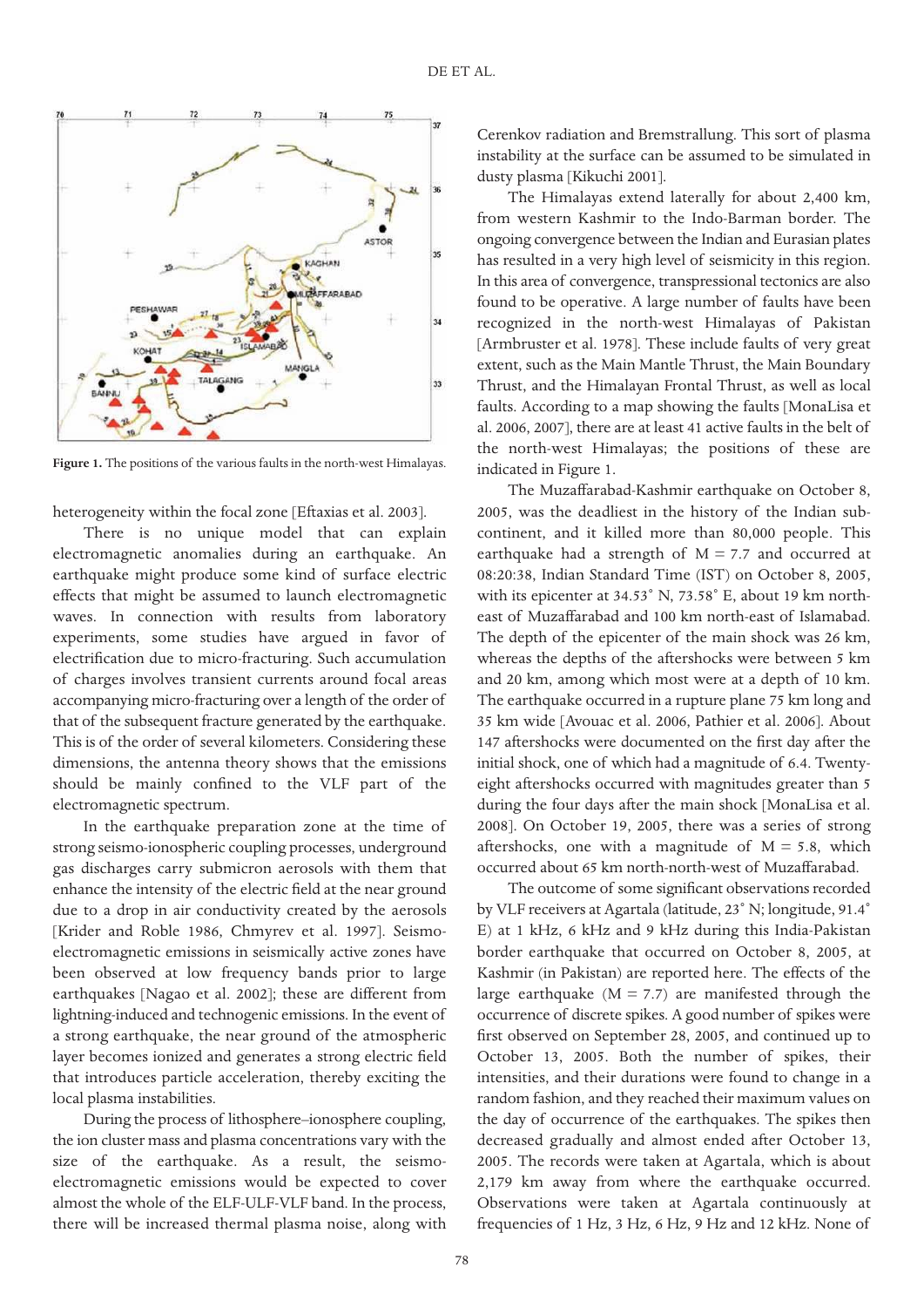these effects were observed at frequencies other than 6 kHz and 9 kHz. The effects at 6 kHz were more prominent than those at 9 kHz. The data were analyzed and the outcomes of the results are presented here.

#### **2. Instrumentation**

The VLF spectra at different frequencies (1, 3, 6, 9 and 12 kHz) have been regularly recorded over the last several years from Agartala (latitude, 23˚ N; longitude, 91.4˚ E). These signals are processed and are recorded in a computer. The RMS values of the filtered data were here analyzed using Origin 5.0 software.

The receiver mainly consists of (a) an antenna (b) an AC amplifier (c) a selection circuit (d) a detection circuit (e) a logarithmic amplifier, and (f) a recording device. The receiver system is shown as a block diagram in Figure 2. The effective height of the antenna was fixed to 8.63 m, and the terminal capacitance of the antenna wire was kept at 694 pF.

An inverted L-type antenna was installed to receive vertically polarized atmospherics in the ELF-VLF bands from near and far sources. By selecting the bands using a low-pass filter, unwanted noise was reduced. The cut-off frequencies of the low-pass filter and the tuning frequencies were different. For example, to receive atmospherics at 3 kHz, the induced voltage of the antenna was passed through a lowpass filter with a cut-off frequency of 5 kHz, as shown in Table 1. The filter output was amplified with an AC amplifier using an OP AMP IC531 in a non-inverting mode. The gain was limited within the value to check transients that might trigger sustained oscillations in the amplifier. The amplifier was followed by a series resonant circuit that was tuned to the desired frequency, and another buffer.

To have good selectivity (low bandwidth), the induction coil was mounted inside a pot-core of ferrite material. The selected sinusoidal Fourier components of the atmospherics were then passed to the input of a detector circuit through a unit gain buffer, using the OP AMP IC531. In the detector circuit, the OA79 diode was used in the negative rectifying mode. The output of the diode was across a parallel combination of resistance and capacitance. The level of the detected envelope was proportional to the RMS of the Fourier component.

The RMS output after detection was amplified by a quasi-logarithmic DC amplifier, using the OP AMP 741 in the DC mode of operation. The recording time constant of the RMS was 15 s. The calibration of the recording system was achieved using a standard signal generator with an accuracy of  $\pm 0.86$  dB. During the calibration, the antenna was disconnected from the filter circuit and replaced by the signal generator through a capacitance equal to the terminal capacitance of the antenna. At first, the outputs were calibrated in terms of the RMS of induced voltages at the antenna. To obtain very low signals from the function generator, a dB-

attenuator was used. The output was calibrated in terms of the values of dB above 1  $\mu$ V. Then this was converted to an absolute RMS, in units of  $\mu$ V. The absolute value of the induced voltage was divided by the effective height of the antenna to calculate the field strength, in  $\mu$ V/m.

The RMS of IFIA were recorded by a digital technique, using a data acquisition system. The digital data acquisition system used a PCI 1050, 16-channel 12-bit DAS card (Dynalog). This has a 12-bit A/D converter, 16 digital inputs and 16 digital outputs. The input multiplexer has a built-in over-voltage protection arrangement. All of the I/O parts were accessed by the 32-bit I/O instructor, thereby increasing the data input rate. This was supported by a powerful 32-bit API, which functioned for the I/O processing under the Win 98/2000 operating system. The RMS voltage detected was sampled at the rate of 1 Hz.



**Figure 2.** Diagram of the ELF-VLF receiving system at Agartala (latitude, 23˚ N; longitude, 91.4˚ E).

| Cut-off frequency<br>(low-pass filter)<br>(kHz) | <b>Tuned frequency</b><br>(kHz) |
|-------------------------------------------------|---------------------------------|
| 3                                               | $0.900$ (in lieu of 1)          |
| 5                                               | 3                               |
| 8                                               | 6                               |
| 12                                              | 9                               |
| 15                                              | 12.                             |

**Table 1.** Cut-off frequency of low-pass filter, and corresponding tuned frequencies.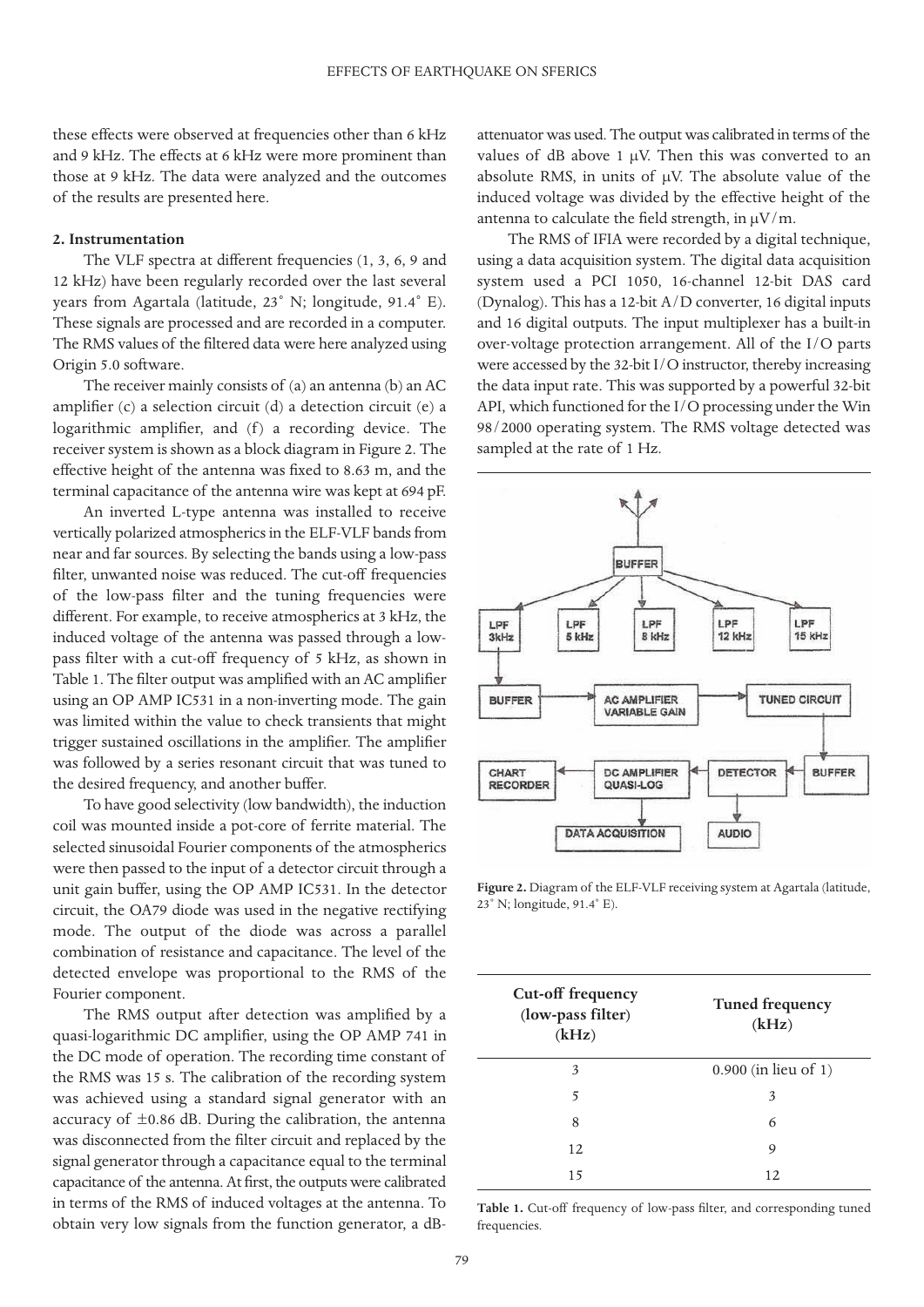## **3. Observations**

The IFIA in the VLF band at frequencies of 1 kHz, 3 kHz, 6 kHz, 9 kHz and 12 kHz showed various features. These were recorded simultaneously at Agartala (latitude, 23˚ N; longitude, 91.4˚ E), around-the-clock. The monsoon record is very different from the winter records. The differences between the daily maximum and daily minimum can be of the order of 12-16 dB during the monsoon, whereas it is 8-13 dB in winter. Figure 3 shows the time series data of IFIA at 1 kHz, 6 kHz and 9 kHz for the one-year period from February 2005 to January 2006, except for the days of the earthquake periods. Figure 4 shows the records



**Figure 3.** Time series records of the IFIA at 1 kHz, 6 kHz and 9 kHz for the months of February 2005 to January 2006.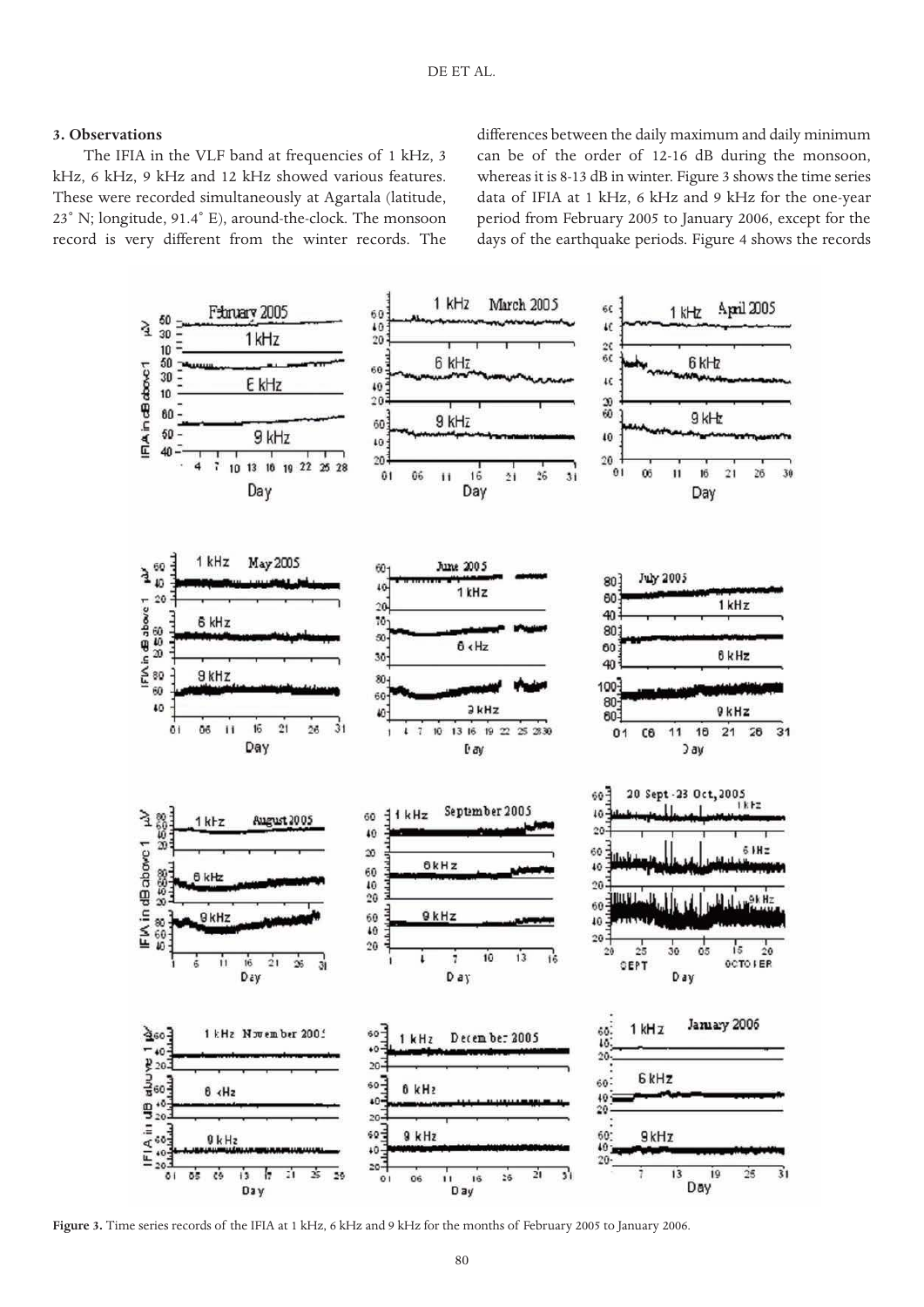

during an overhead shower that occurred from 07:10 to 09:15 hours IST on March 16, 2005. The record shows large numbers of transient variations during the period of the shower. Figure 5 shows the record of the IFIA on April 27, 2005. Rain occurred within a radius of 10–15 km, and partially overhead rain occurred along with lightning from 14:15 to 16:05 hours IST. Again large numbers of transient variations are observed. The transient levels were more than 50% both above and below the ambient level during the overhead shower with thunder and lightning activity within a radius of 10–15 km. Figure 6 shows the records of the IFIA on a day in which a thunderstorm occurred in south Tripura, at a distance of about 40–50 km from the receiving station. Although small in number, transient variations were found. A typical record of the IFIA at 6 kHz and 9 kHz during a thunderstorm at north Tripura at a distance of 75–100 km is shown in Figure 7, where the arrow mark indicates the onset of the rain. Figure 8 shows that during a distant thunderstorm that occurred at about midday, the IFIA was enhanced gradually, and then decreased very sharply. In the case of distant cloud activity, the level of the IFIA increased. We explored data over one year and found that any kind of distant lightning activity only changes the level of the IFIA, and does not produce any transient variations in the IFIA levels.

Remarkable spiky variations in the records at 6 kHz and 9 kHz were observed some days prior to the vast earthquake at Muzaffarabad (latitude, 34.53˚ N; longitude, 73.58˚ E) on October 8, 2005. Spikes of appreciable intensity appeared first at midnight on September 28, 2005 (Figure 9). Large spikes also appeared prominently on October 5, 2005, only in the records of the 6 kHz and 9 kHz frequencies, which are shown in Figure 10. The number of dominant spikes and their durations increased until they reached their maximum values on the day of the main earthquake. In the time scale, the spikes had a duration of about a few minutes. If the



From up to bottom, left to right: **Figure 4.** Record of the IFIA on a rainy day with an overhead shower from 07:10 to 09:15 hours IST. **Figure 5.** Record of the IFIA on a rainy day with an overhead shower from 14:15 to 16:05 hours IST. **Figure 6.** Record of the IFIA in relation to thunderstorm activity in south Tripura at distance of 40–50 km from the receiving station. **Figure 7.** Typical record of the IFIA at 6 kHz and 9 kHz during a thunderstorm over north Tripura at a distance 75–100 km from the receiving station. Arrow, onset of the rain associated with the thunderstorm. **Figure 8.** Typical record of the IFIA at 6 kHz during a thunderstorm over North Tripura at a distance 75–100 km from the receiving station.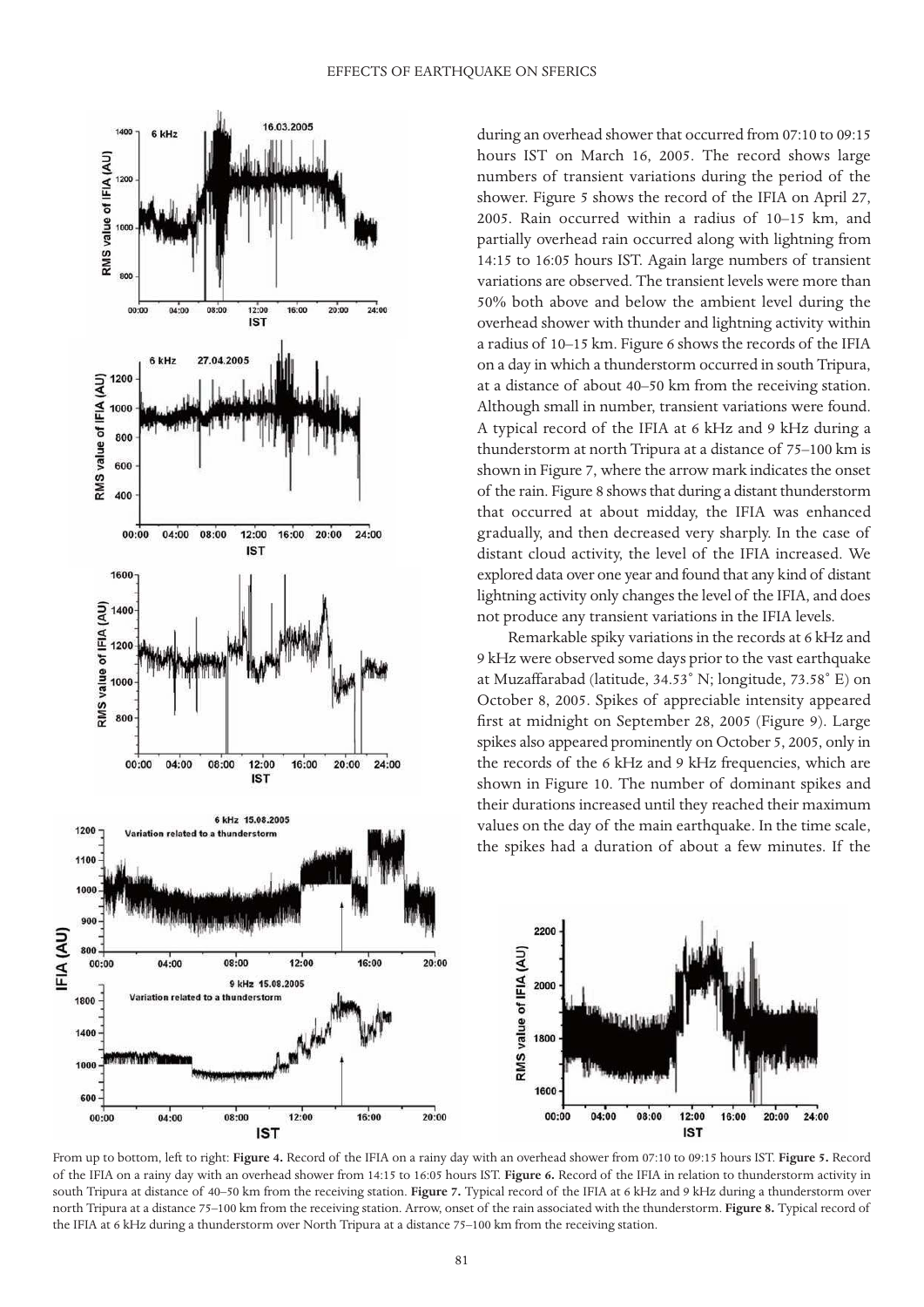

**Figure 9.** Diurnal variations of the IFIA at 6 kHz and 9 kHz, and of the Kp index and Dst, for Agartala on September 28, 2005.



**Figure 10.** Diurnal variations of the IFIA at 6 kHz and 9 kHz, and of the Kp index and Dst, for Agartala on October 5, 2005. The IFIA data from 15:00 to 24:00 IST are missing.

recorded data of 24 h is shown on A4-size paper, the sudden large variations in IFIA with durations of a few minutes would appear as spikes. The nature of these spikes is completely different from the transient variations that occurred due to local or distant thunderstorms. The rate of sampling of 1 Hz of the DC level was sufficient to detect variations in duration of a few minutes. The spike heights are high compared to those of the ambient spikes of transient variations in atmospheric sources. This means that although the absolute values of the IFIA were low during September and October, even here the enhancement above the ambient level was higher during the earthquake, as compared to during the atmospheric activity.

It was initially doubtful whether the appearance of these spikes represented the signatures of geophysical phenomena or local noise. The first point is that the experimental site was selected to keep the receivers away from man-made noise. The experimental site is in a rural place, at 10–12 km from the nearest town, so there was no question of man-made noise. The electric wiring in the building concerned was thoroughly checked to reveal any fault that might have produced discharges that would give spikes in the record; no such fault was present. The spikes were in some cases present during the post-midnight period, when there should not be any possibility of man-made noise, as the locality is purely a rural place that is free from both small and large industries. It is worth mentioning that occasionally a few isolated spikes were present in the records, and these were due to the operation of electrical equipment. The nature of the spikes associated with the earthquake and their characteristic separation are completely different from various known effects, e.g., solar flare effects, meteor shower effects, or geomagnetic storms. During solar flares, the atmospherics show a sudden enhancement and a gradual fall, which lasts for a time interval that is equal to or slightly longer than the duration of the flare [Thomson and Clilverd 2001, McRae and Thomson 2004, De et al. 2009]. During a meteor shower, the atmospherics show a sudden rise followed by a sudden fall, with a duration from several minutes to half an hour or so [Sarkar and De 1985, De et al. 2006]. During geomagnetic storms, the night-time levels show quasi-periodic variations of periodicity of from half an hour to several hours [Sarkar and De 1991]. So we can say that these spikes recorded are typically correlated with earthquakes.

Between September 15, 2005, and October 31, 2005, there were no meteorological phenomena, such as thunderstorms or cyclones, or heavy showers on the path between Muzaffarabad (latitude, 34.53˚ N; longitude, 73.58˚ E) and Agartala (latitude, 23˚ N; longiude, 91.4˚ E). There were only some scattered thundershowers after 22:00 hours IST on October 8, 2005, until midnight, and to 02:00 hours IST. This has been confirmed by the weather report from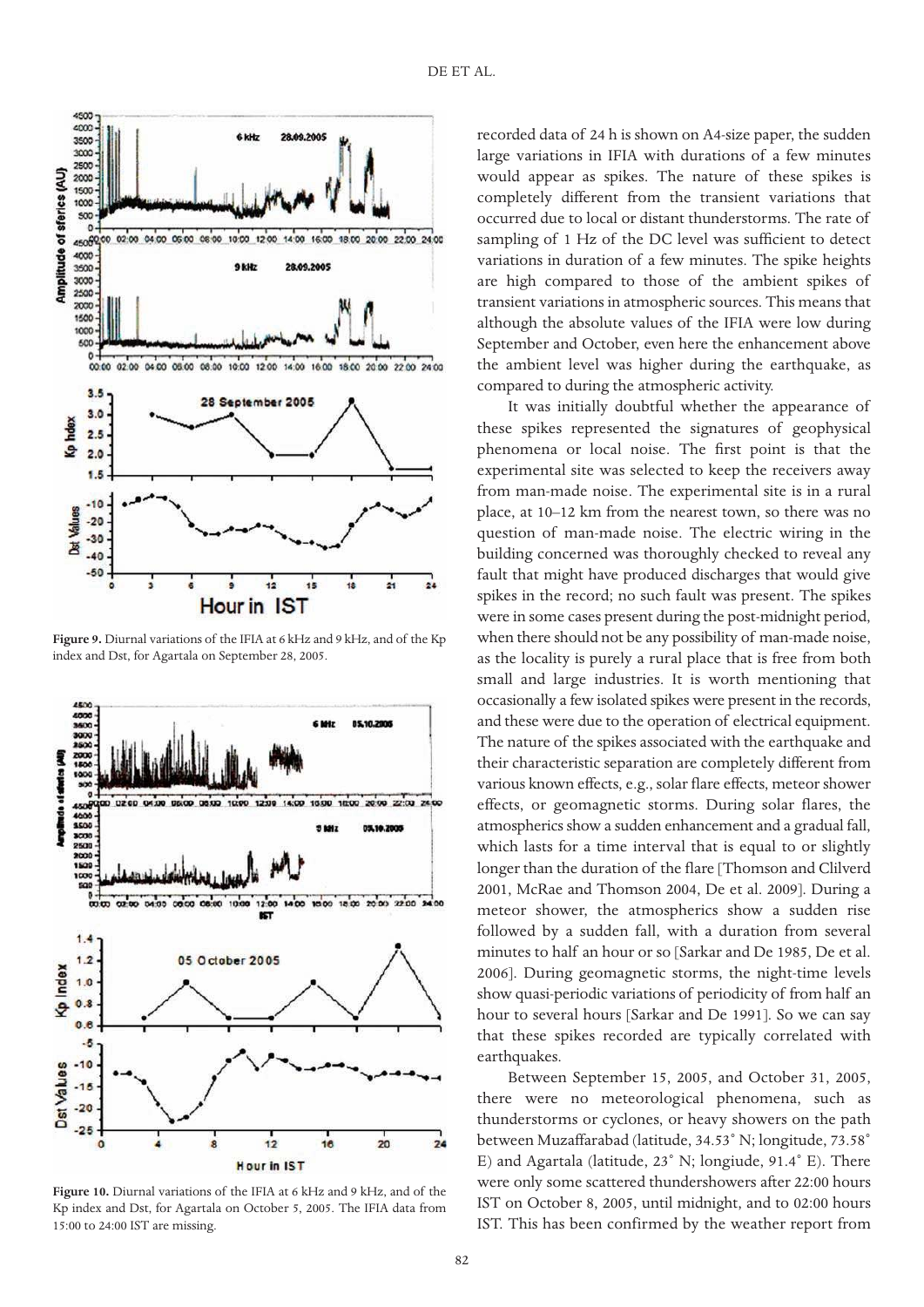

**Figure 11.** Diurnal variations of the IFIA at 6 kHz and 9 kHz, and of the Kp index and Dst, for Agartala on October 7, 2005.



**Figure 12.** Diurnal variations of the IFIA at 6 kHz and 9 kHz, and of the Kp index and Dst, for Agartala on October 8, 2005, the day of the earthquake.



**Figure 13.** Diurnal variations of the IFIA at 6 kHz and 9 kHz, and of the Kp index and Dst, for Agartala on October 9, 2005.



**Figure 14.** Diurnal variations of the IFIA at 6 kHz and 9 kHz, and of the Kp index and Dst, for Agartala on October 11, 2005.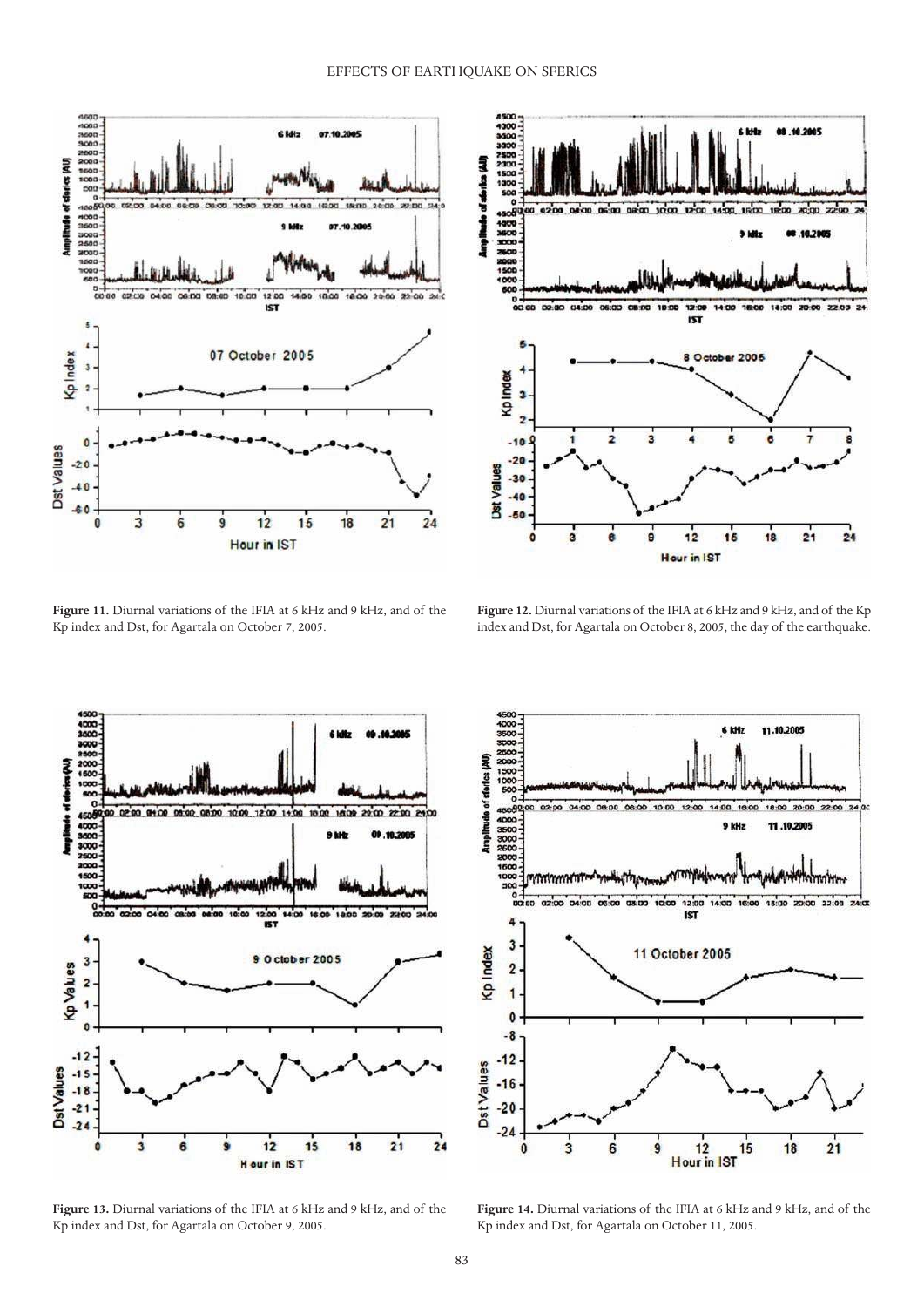

**Figure 15.** Diurnal variations of the IFIA at 6 kHz and 9 kHz, and of the Kp index and Dst, for Agartala on October 13, 2005.



**Figure 16.** Diurnal variations of the IFIA at 6 kHz and 9 kHz, and of the Kp index and Dst, for Agartala on October 16, 2005.

the website http://www.imd.gov.in/city\_weather/station/ agartala.htm. The difference in IFIA during the thunderstorms and the spikes in the IFIA during the earthquake can be seen by the comparison of Figures 4 to 8 with Figures from 9 to 16. Figures 4 to 8 show the variations in the IFIA at 6 kHz and 9 kHz that are due to thunderstorm activity, and Figures 9 to 16 show the spiky variations that are associated with the earthquake. The diurnal variation of Dst and Kp over the corresponding dates are also plotted in Figures 9 to 16, to check whether there was any severe magnetic activity on these dates or not. In the case of the earthquake-related events, the spikes maintain an interval of the order of 2–5 min on average. The transient variations in IFIA produced by thunderstorms consist of remarkable changes in the base level, and these kinds of changes also extended downwards. The spikes related to earthquakes are distinct from each other and the base level remains almost constant, without being extended downwards.

During the day of the earthquake, the number of spikes above the ambient level was very high and the intensity (height) of the spikes above the ambient value was also remarkably high. The spikes commenced a few days prior to the day of the earthquake, so these might represent precursors of the earthquake. The intensity of the spikes gradually reduced, and then almost ceased after October 31, 2005. The effects at 6 kHz were greater than at 9 kHz.

Some typical features of the records during the period between September 15, 2005, and October 31, 2005, are presented in Figures 9 to 16. We now define the normalized value of the number of spikes in a day as:

# Normalized value = Period of observation in a day Number of spikes observed in a day  $\times$  24 hours

Figure 17 shows the day-to-day variation in the number of spikes (as normalized values) for the period from September 15, 2005, to October 31, 2005. The intensity of the spikes in arbitrary units (AU) on different days before and after the earthquake are shown in the histogram in Figure 18. It can be seen that on the day of the main shock, the response at 6 kHz was much higher than at 9 kHz. Both the pre- and postearthquake effects were different at these two frequencies.

The receiver gain is different during different seasons. During the monsoon month, the receiver gain was kept low due to the higher level of atmospherics, both in amplitude and in the rate of their occurrence. So the IFIA was high. During this period, as the gain was kept low, the large increase in the level appears to be smaller. During the months from the end of September to February, the receiver gain was higher due to the low IFIA. So there is an apparent anomaly regarding the magnitude of enhancement that arises when the variations due to the thunderstorm and due to the earthquake are compared directly.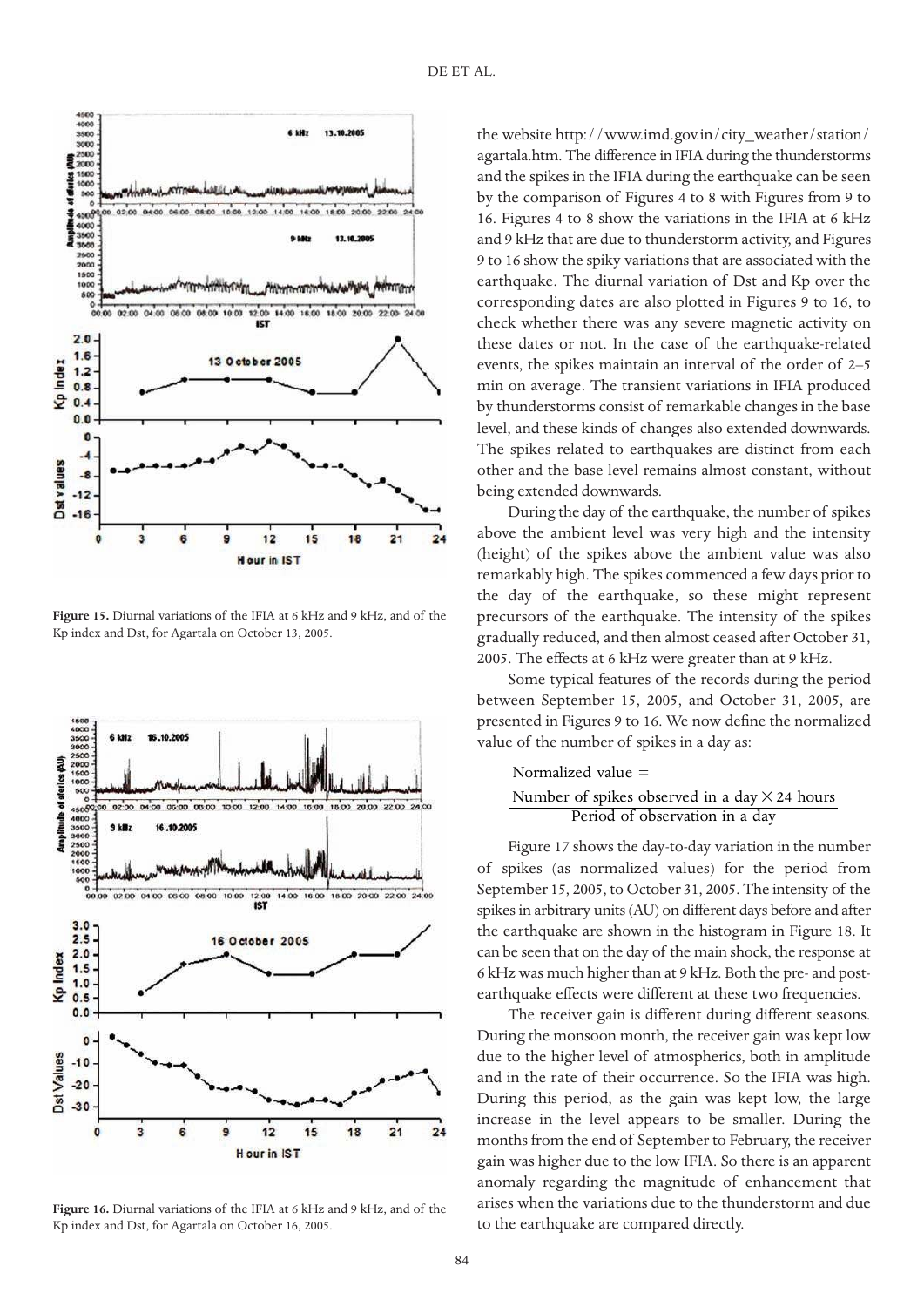

**Figure 17** (up). Variations of the number of spikes (normalized value) at 6 kHz and 9 kHz before and after the earthquake. **Figure 18** (bottom). Variations of the intensity of the spikes at 6 kHz and 9 kHz above the ambient level before and after the earthquake.

It is worth mentioning that a new project has now been started, through which the IFIA will be studied at various places in the north-eastern parts of India, including the northern regions of west Bengal and Sikkim. For this purpose, we have selected Mirik (latitude, 26.9˚ N; longitude, 88.17˚ E) to collect data of the IFIA at 3 kHz and 9 kHz. Mirik is a hill station in India, which was built around a 1.25-km-long natural lake at an altitude of 1,767 m a.s.l. In a campaign mode, we have collected the IFIA data during the various seasons. The 9 kHz IFIA data recorded during some specific times of the day at Mirik showed spiky variations from October 2, 2005, to October 7, 2005. In Figure 19, these spiky variations in the IFIA as observed in the Mirik data are presented. The Mirik data were only for one week and also for small periods for each day of the campaign. These observations support the spikes observed in the records of the IFIA at Agartala.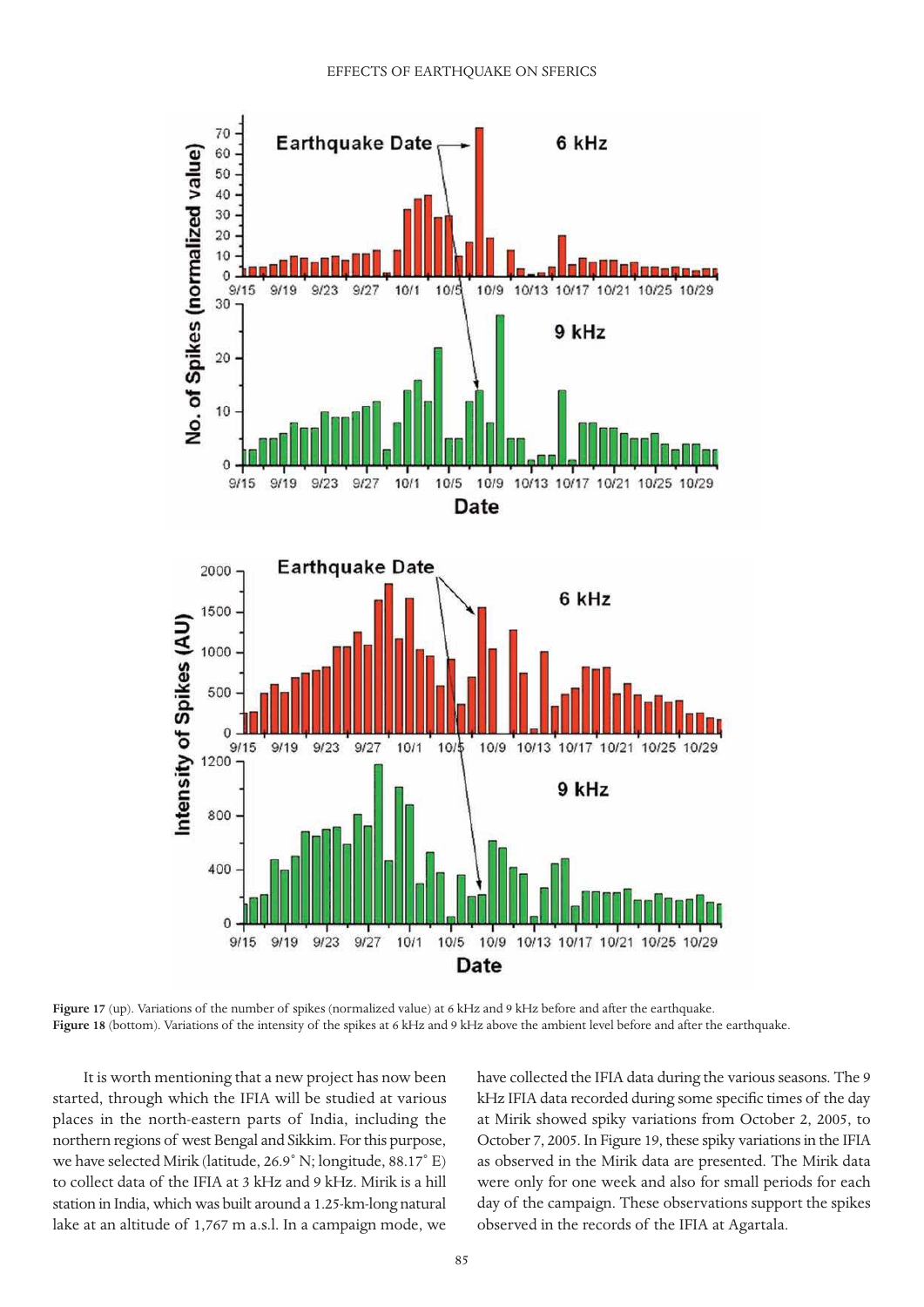

**Figure 19.** Variations of the IFIA at 9 kHz recorded from October 2–7, 2005, at Mirik (latitude, 26.9˚ N; longitude, 88.17˚ E).

#### **4. Discussion**

Although the ionospheric perturbations as detected by VLF-LF propagation are now considered to be a significant tool for short-term earthquake prediction, it has also been reported that several days before the occurrence of an earthquake, the electron density of the plasma in the upper ionosphere over the epicenter also shows extraordinary changes. Moreover, there are interrelations between the tectonic activity and the anomalous changes in the geophysical, geochemical and geohydrological parameters that characterize the Earth lithosphere. As a result, there will be thermal plasma instability; seismo-electromagnetic emissions would be expected to cover almost the whole of the ELF-ULF-VLF band.

To ascertain that the magnetic activity does not have any significant role, we have plotted the diurnal variation of Dst and Kp in Figures 9 to 16, *vis-à-vis* the records of the atmospherics. The planetary or Kp index ranges between 0 and 9. The values of this index give a good indication of the geomagnetic activity, whereby values between 0 and 1

indicate quiet magnetic conditions. The values of Kp indicating the magnetic status are shown in Table 2.

The Dst index is a measure of the variations in the geomagnetic field due to the equatorial ring current. At a given time, the Dst index is the average of the variations of the H-component over all longitudes. The reference level is selected such that Dst is statistically zero on internationally designated quiet days. An index smaller than −50 nT indicates the absence of magnetic disturbance. The plots of Dst and Kp show that the period of observation of the spikes was devoid of magnetic disturbance.

An anomalous increase in the electromagnetic radiation at 27 kHz, 385 kHz and 1.63 MHz before a large main shock  $(M = 7.4)$  of an Iranian earthquake were observed in a tunnel 50 m below the ground in Caucasus, by Gokhberg et al. [1979]. Gokhberg et al. [1982] also observed similar increases in the electromagnetic radiation at 81 kHz before some earthquakes. In laboratory experiments, electromagnetic radiation associated with fractures of rock has been detected [Ogawa et al. 1985]. The occurrence of anomalous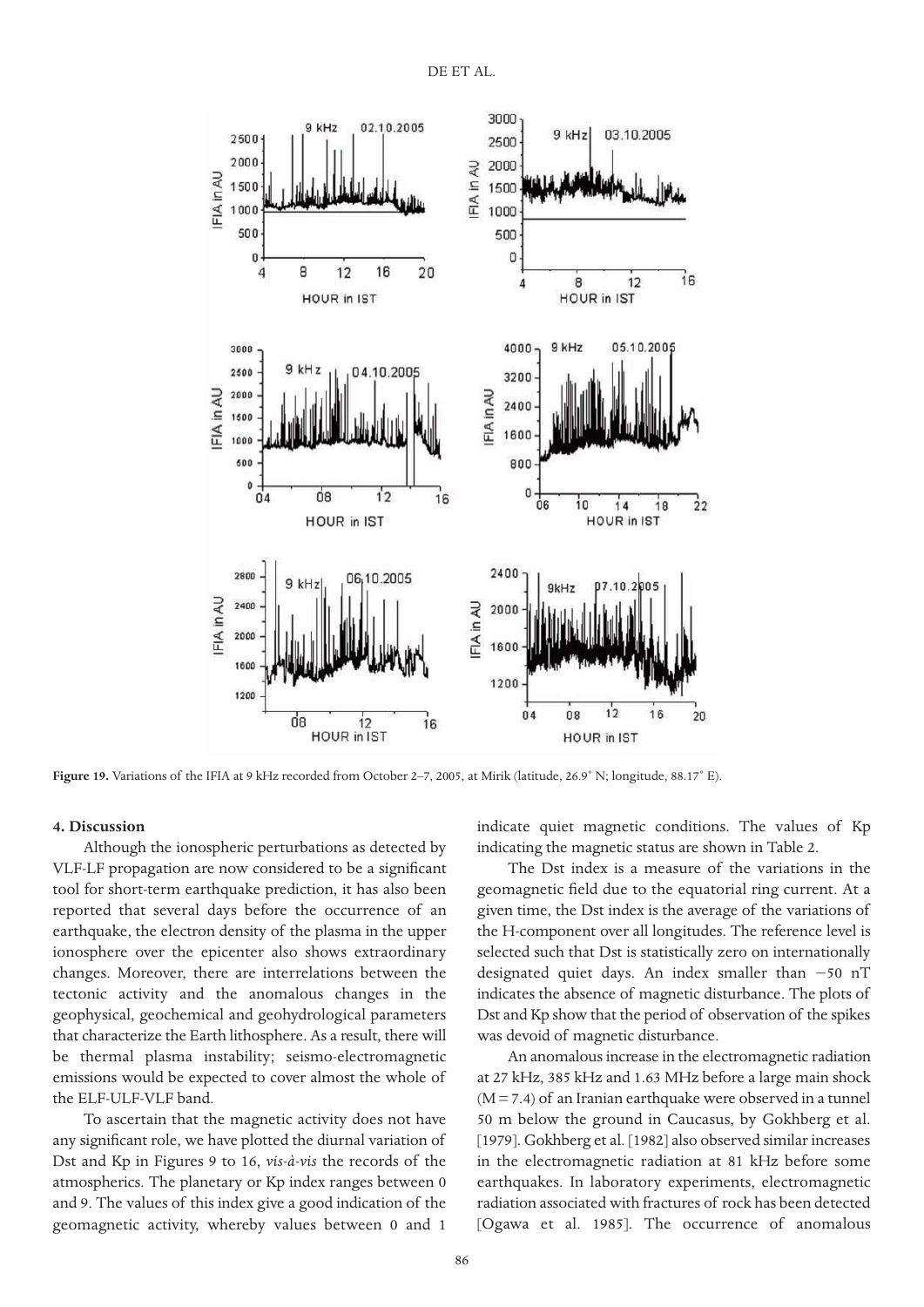electromagnetic noise at 163 kHz for a few hours to several days before and after the main shocks of shallow earthquakes in island areas or in shallow sea regions have been reported [Oike and Ogawa 1982]. Impulsive electromagnetic noise bursts of seismogenic emissions at 82 kHz and 1.525 kHz have been detected prior to earthquakes [Gokhberg et al. 1982, Takeo et al. 1992]. All of these observations and analyses of seismogenic emissions are found to be related to large rock crushes [Yoshino and Tomizawa 1989]. The penetration characteristics of the electromagnetic emissions from an underground seismic source into the atmosphere, ionosphere and magnetosphere have been thoroughly discussed [Molchanov et al. 1995]. A report of pulse-like electromagnetic signals associated with earthquakes in the frequency range of 1–10 kHz was given by Asada et al. [2001]. The association of the VLF emissions with the occurrence of earthquakes has been inferred from the matched temporal correlation between the direction of the VLF signal arrival and that of the epicenter. In four cases, the maximum of the VLF activity was seen 1–4 days before the earthquakes. As the time of the maximum VLF emission does not coincide with the time of the maximum shock, the earthquake must be considered to constitute an important element in the VLF emission mechanism.

Underground water diffusion in a region associated with deformation of the Earth crust prior to any earthquake raises the electrical conductivity in the crust [Ishido and Mizutani 1981]. Thus, to explain the electromagnetic radiation associated with earthquakes and volcanic activity, there is the need to calculate the attenuation of the ELF/VLF waves in the dry crust and in wet soil.

Now, the electric field of the electromagnetic waves can be expressed as [Ondoh 1992]:

$$
\vec{E} = \vec{E}_0 \exp\{j(\omega t + \vec{k}.\vec{r})\}
$$
 (1)

where  $\vec{k}$  is the wave vector given by  $k^2 = \varepsilon \mu \omega^2 - j \sigma \mu \omega$ , where  $\omega$  is the angular wave frequency,  $\overrightarrow{r}$  the radial vector from the radiation source,  $\mu$  the permeability,  $\varepsilon$  the dielectric constant, and  $\sigma$  is the electrical conductivity. The complex wave number is given by  $k = \alpha + j\beta$ ,  $(\alpha > 0, \beta \ge 0)$ ,  $\alpha$  represents the propagation constant and  $\beta$  is the attenuation constant. The attenuation constant is derived as [Ondoh 1992]:

$$
\beta = \omega \left\{ \frac{\varepsilon \mu}{2(\sqrt{1 + (\sigma/\varepsilon \omega)^2}) - 1} \right\}^{1/2}
$$
  
=  $(\sigma \mu \omega/2)^{1/2} = 1/\delta$  for  $\sigma/\varepsilon \omega >> 1$ , (2)

where  $\delta$  is the skin depth. The dielectric constant is expressed by  $\epsilon = \epsilon_0 \epsilon_r$ , where  $\epsilon_0 = 1/(36\pi \times 10^9)$  *F/m* is the dielectric constant or permittivity of free space, and  $\varepsilon_r$  is the relative dielectric constant. The magnetic permeability  $\mu$  is usually approximated by the permeability of a vacuum  $\mu_0 = 4\pi \times 10^{-7} H/m$ , if the

| <b>Kp Index</b> | Description      |
|-----------------|------------------|
| $\overline{0}$  | Quiet            |
| 1               | Quiet            |
| 2               | Unsettled        |
| 3               | Unsettled        |
| $\overline{4}$  | Active           |
| 5               | Minor storm      |
| 6               | Major storm      |
| 7               | Severe storm     |
| 8               | Very major storm |

**Table 2.** Relationship between Kp and magnetic storms.

material concerned is not ferromagnetic. The relative dielectric constants  $\varepsilon_r$  of the material concerned are as follows: 1 for gas, 80 for water at 20 ˚C, and 55 for water at 100 °C. The electric conductivities *σ* of the material concerned are as follows: 10−2 mho/m for wet soil, and 10−5 mho/m for dry crust. The expression of  $\beta = 1/\delta$  can be correctly used for electromagnetic wave attenuation below 100 kHz in wet soil and below 10 kHz in dry crust. For frequencies from 100 Hz to 10 kHz, the attenuation of the electromagnetic waves in the dry crust is less than 4 dB/km, while in wet soil, it is from 17.3 dB/km at 100 Hz and above 100 dB/km at 1 kHz. Therefore, if the electromagnetic field is generated in the dry crust by rock fractures over a vast region before and after the main shock of a shallow earthquake, anomalous electromagnetic waves will be observed even in the VLF band. During earthquakes, this spiky type of VLF excitation in the presence of an anomalous electric field has also been reported and assessed [Bardakov et al. 2004].

The present observations are only confined to 6 kHz and 9 kHz. The poor presence of spikes below 6 kHz might be due to the attenuation of signals in the Earth–ionosphere waveguide during their propagation.

It is worth mentioning that based on a study of preseismic electromagnetic signals, Kapiris et al. [2002] attempted to establish a set of necessary conditions with reference to the underlying critical stage of the earthquakegeneration process. Moreover, Eftaxias et al. [2002] evaluated the electromagnetic signals in terms of their relationships with earthquakes, in comparison with laboratory measurements on rock samples.

#### **5. Conclusions**

In the analysis of any earthquake activities, the magnitude and depth are known. During this India–Pakistan border earthquake, the majority of the 251 aftershocks were in the range  $M = 4.0 - 5.9$ . Two of them had  $M > 6$ . All of these earthquakes are not connected with the same active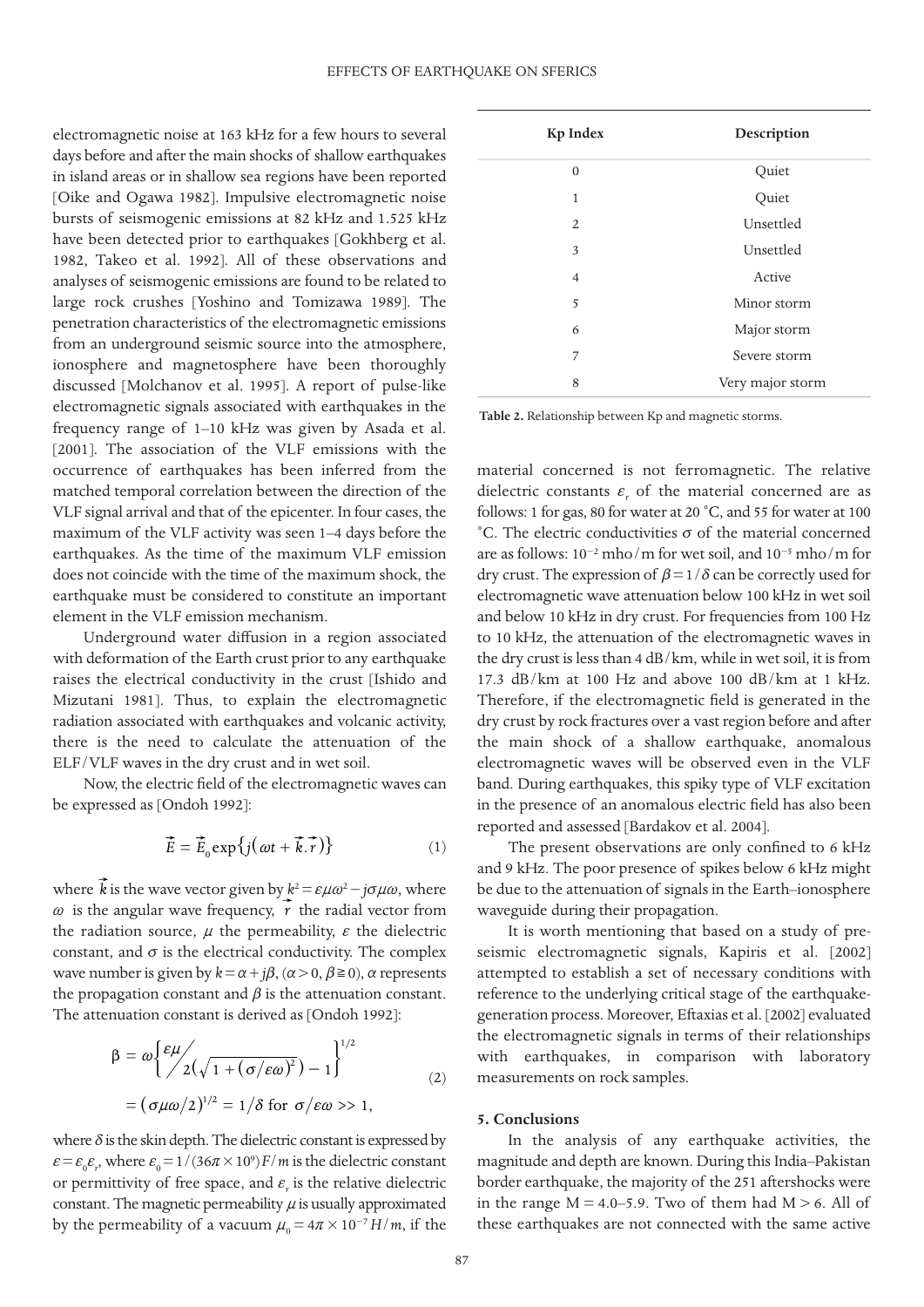faults from which the seismic activities are generated from their corresponding distinct levels. Based on shock distribution, a wide area of length of about 200 km, with a breadth of about 50 km, are found to be activated. The ruptured area is estimated to be about 1,500 square km, as determined through slip distribution [Singh et al. 2006, MonaLisa et al. 2008]. Nearly 147 aftershocks occurred on the first day after the main shock on October 8, 2005. Among these, 28 shocks occurred with magnitudes M > 5 during the four days after the main shock. A series of moderately strong aftershocks were documented on October 19, 2005, one of which had a magnitude  $M > 5.8$ . The occurrences of aftershocks then gradually decayed with time, and finally almost ceased towards the end of April, 2006. The distribution of the depths of the aftershocks was in the range of 5–20 km. Thus, the effects of the seismological activity of the main earthquake on October 8, 2005, and the subsequent aftershocks of different magnitudes and depths were perceived randomly at the surface. Due to this, the heights and numbers of pre- and post-earthquake spikes in Figures 17 and 18 are not systematically distributed around the spikes during the main shock, and the heights of bars in the statistical analysis are highly irregular.

The strength of the electromagnetic component at the receiving station is controlled by the source strength, the attenuation in the Earth crust from the source to the surface, and the attenuation in the Earth–ionosphere waveguide. The effect is good at a frequency of around 6 kHz, although the propagation in the Earth–ionosphere waveguide is good at 9 kHz. This implies that the intensity of the spectral component of the electromagnetic pulse associated with an earthquake is much higher at 6 kHz than at 9 kHz. At the same time, it should be noted that the electromagnetic wave at 9 kHz is attenuated within the Earth crust to a greater extent than at 6 kHz, while traveling from the source region to the surface of the Earth. This spectral behavior might represent a tool to identify whether an electromagnetic pulse is due to an earthquake or due to other reasons. The present study also demonstrates that an electromagnetic pulse due to an earthquake might not be detectable at all VLF frequencies at a receiving station.

**Acknowledgments.** This study is funded by the Indian Space Research Organization (ISRO) through the S. K. Mitra Centre for Research in the Space Environment, University of Calcutta, Kolkata, India. The authors are thankful to the reviewers of the manuscript for the critical comments and constructive suggestions, which were incorporated into this revised version.

## **References**

Armbruster, J., G.L. Seeber and K.K. Jacob (1978). The northwest termination of the Himalayan mountain front: active tectonics from micro earthquakes, J. Geophys. Res., 83, 269-282.

Asada, T, H. Baba, M. Kawazoe and M. Sugiura (2001). An at-

tempt to delineate very low frequency electromagnetic signals associated with earthquakes, Earth Planets Space, 53, 55-62.

- Avouac, J.P., F. Ayoub, S. Leprince, K. Konca and D.V. Helmberger (2006). The 2005 Mw 7.6 Kashmir earthquake: sub-pixel correlation of ASTER images and seismic wave from analysis, Earth Planet Sci. Lett., 249, 514-528.
- Bardakov, V.M., B.O. Vugmeister, A.V. Petrov and A. Chramtsov (2004). Excitation of VLF-signals under earthquake preparation process, Annual Report of Irkutsk State Technical University, Irkutsk., 16 pp.
- Calais, E. and J.B. Minster (1995). GPS detection of ionospheric TEC perturbations following the January 17, 1994, Northridge earthquake, Geophys. Res. Lett., 22, 1045-1048.
- Chmyrev, V.M., N.V. Isaev, O.N. Serebryakova, V.M. Sorokin and Y.P. Sobolev (1997). Small-scale plasma inhomogeneities and correlated ELF emissions in the ionosphere over an earthquake region, J. Atmos. Sol.-Terr. Phys., 59, 967-974; doi: 10.1016/S1364-6826(96)00110-1.
- De, B.K., S.S. De, B. Bandyopadhyay, S. Paul, S. Barui and D.K. Haldar (2009). Some studies on solar flare effects on the propagation of sferics and a transmitted signal, Indian J. Radio Space Phys., 38, 260-265.
- De, S.S., B.K. De, A. Guha and P.K. Mandal (2006). Detection of 2004 Leonid meteor shower by observing its effect on VLF transmission, Indian J. Radio Space Phys., 35, 396-400.
- Eftaxias, K., P. Kapiris, E. Dologlou, J. Kopanas, N. Bogris, G. Antonopoulos, A. Polygiannakis, A. Peratzakis and V. Hadjicontis (2002). EM anomalies before the Kozani earthquake: a study of their behaviour through laboratory experiments, Geophys. Res. Lett., 29, 1228; doi: 10.1029/ 2001GL013786.
- Eftaxias, K., P. Kapiris, A. Polygiannakis, A. Peratzakis, J. Kopanas, G. Antonopoulos and D. Rigas (2003). Experience of short-term earthquake precursor with VLF-VHF electromagnetic emissions, Nat. Hazard. Earth Sys., 3, 217-228.
- Fujinawa, Y. and K. Takahashi (1998). Electromagnetic radiations associated with major earthquakes, Phys. Earth Planet. In., 105, 249-259.
- Gokhberg, M.B., V.A. Morgounov and E.L. Aronov (1979). On high frequency electromagnetic radiation during seismic activity, Dokl. Akad. Nauk., 248, 1077-1087.
- Gokhberg, M.B., V.A. Morgounov, T. Yoshino and L. Tomizawa (1982). Experimental measurement of electromagnetic emissions possibly related to earthquake in Japan, J. Geophys. Res., 87, 7824-7827.
- Hayakawa, M. (1999). Atmospheric and Ionospheric Electromagnetic Phenomena Associated with Earthquakes, Terra Sci. Pub. Co., Tokyo.

Hayakawa, M., O.A. Molchanov and NASDA/UEC team (2004). Achievements of NASDA's earthquake remote sensing frontier project, Terr. Atmos. Oceanic Sci., 15, 311-327.

Ishido, T. and H. Mizutani (1981). Experimental and theoret-